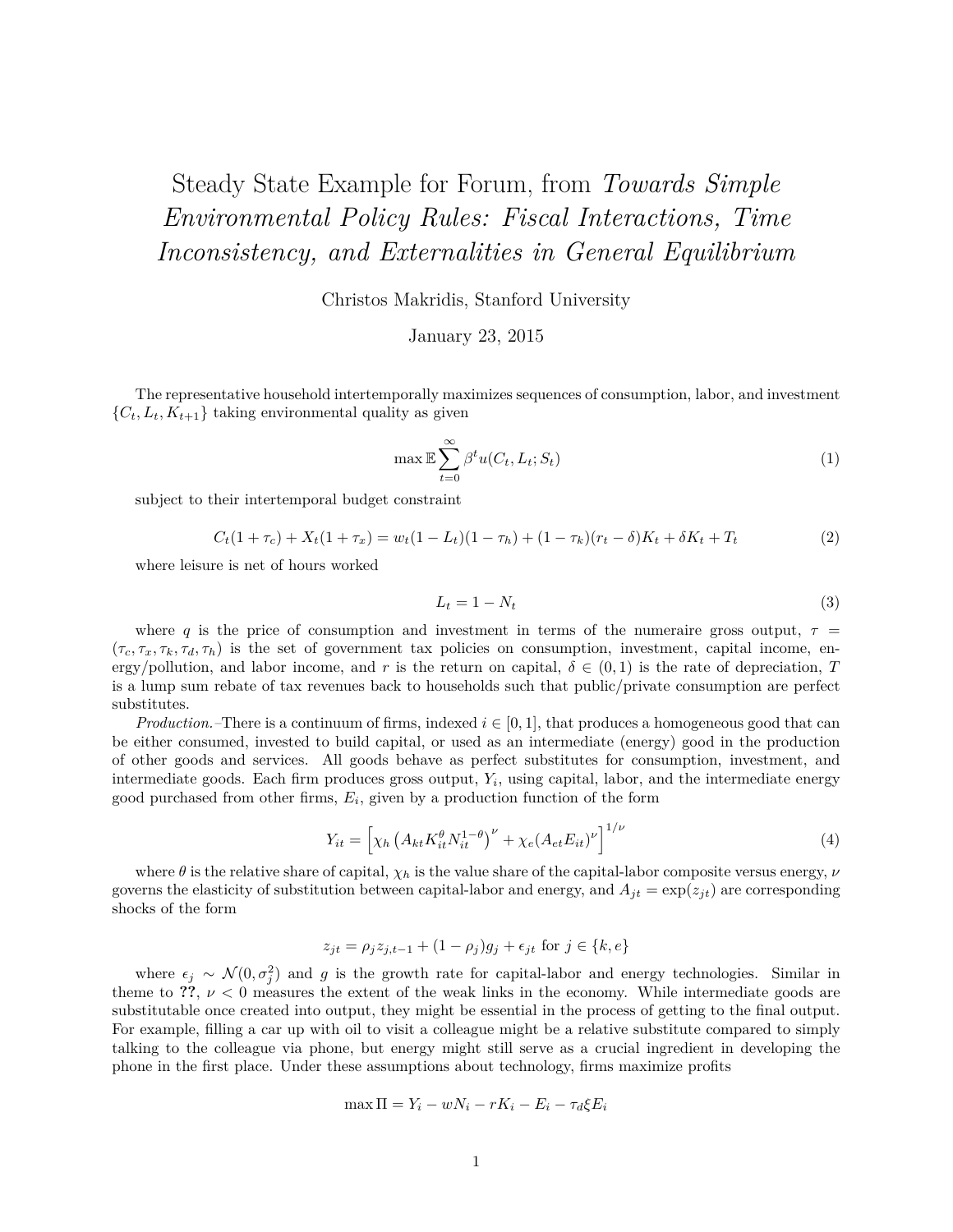where  $\tau_d \xi$  is the emissions tax and the price of energy intermediates is normalized to the price of gross output so that the price of energy reduces to unity. Unlike **?** who treated energy as operating in infinite supply, energy as an intermediate good is produced endogenously, so its supply is limited by the amount that can be produced by capital and labor inputs.<sup>[1](#page-1-0)</sup> Since all firms produce gross output using a common technology function, the price of intermediate enregy goods will equal th eprice of gross output such that firms are indifferent between deciding which firm to purchase energy from. The setup for production here contrasts with **?** who assumes perfect mobility for capital and labor between the final and intermediate goods sectors; here, treating energy as part of the representative firm in the economy highlights the role of distortions on intermediate goods.

*Environmental Quality.*–Energy produces emissions at a rate  $\xi \in (0,1)$  ("emissions intensity") that adversely affects environmental quality through the specification of a concentration response function given by

<span id="page-1-1"></span>
$$
S_t = f(P_t; b) = \exp(b_0 - b_1 P_t)
$$
\n(5)

where  $P = E\xi$  denotes a measure of pollution (e.g., total suspended particulates) and f has the feature that *∂S/∂P <* 0 and *∂S/∂P >* 0. Lower air quality reduces the quality of private consumption and leisure. The function  $f$  is called a concentration response function (CRF). While log-linear CRFs have been widely implemented in the scientific literature (**??**), **?** highlights that the choice of functional form is still an active area of research in the natural sciences.

*Government.–*The government balances its budget each period; its revenues must equal its costs

<span id="page-1-2"></span>
$$
T_t = \tau_h w_t (1 - L_t) + \tau_d \xi E_t + \tau_c C_t + \tau_x X_t + r_t \tau_k K_t
$$
\n(6)

where the right hand side terms are, in the following order, tax revenues on labor income, carbon intensive energies, consumption, investment, and capital; the left hand side terms are tax revenues that are rebated back lump sum and used to offset distortionary labor income taxes, respectively.

## **0.1 Equilibrium Relationships**

There are 10 endogenous variables consisting of  $\{C_t, N_t, L_t, K_t, E_t, S_t, r_t, w_t, Y_t, V_t\}$ , together with the distribution of shocks, that define the competitive equilibrium, formally defined below.

**Definition 1.** The competitive equilibrium is a set of aggregate quantities for households,  $\{C_t, N_t, K_{t+1}\}$ , firms,  $\{K_t, N_t, E_t\}$ , market prices,  $\{r_t, w_t\}$ , and a distribution of shocks,  $\{z_{kt}, z_{et}\}$ , such that  $\{C_t, N_t, K_{t+1}\}$ *solve the Household Problem,*  ${K_t, N_t, E_t}$  *solve the Producer Problem, the government balances its budget constraint, and markets clear at prices*  $\{r_t, w_t\}$  *with output and value added given by*  $Y_t$  *and*  $V_t$ *.* 

*Household's problem.*–Households choose  $\{C_t, L_t, K_{t+1}\}\$ in order to maximize utility subject to their budget and the environmental quality constraints. Taking the first order conditions and seeting equal to zero yields the the intertemporal and intratemporal Euler equations, respectively

$$
u_C(C_t, L_t; S_t) = \beta \mathbb{E}_t \left( u_C(C_{t+1}, L_{t+1}; S_{t+1}) [1 - \delta + (1 - \tau_k) r_{t+1}/(1 + \tau_x)] \right)
$$
(7)

$$
\frac{u_L(C_t, L_t; S_t)}{u_C(C_t, L_t; S_t)} = w_t(1 - \tilde{\tau})
$$
\n(8)

where  $(1 - \tau_h)(1 + \tau_x)/(1 + \tau_c) \equiv (1 - \tilde{\tau}).$ 

*Producer's problem.–*Since markets are perfectly competitive, and the price of the intermediate good is normalized to gross output, the factor prices are given by taking the following first order conditions of

$$
\Pi = \left[ \chi_k (A_{kt} K^{\theta} N^{1-\theta})^{\nu} + (1 + \tau_{dt} \xi) Y_t^{\nu-1} E_t \right]^{\frac{1}{\nu}} - r_t K_t - w_t N_t - E_t - \tau_{dt} \xi E_t
$$

<span id="page-1-0"></span>which yields the following equilibrium conditions

<sup>&</sup>lt;sup>1</sup>I am grateful to Alessio Moro for making this observation. My treatment of intermediates as forming endogenously could be further microfounded by an expanding varieties model.